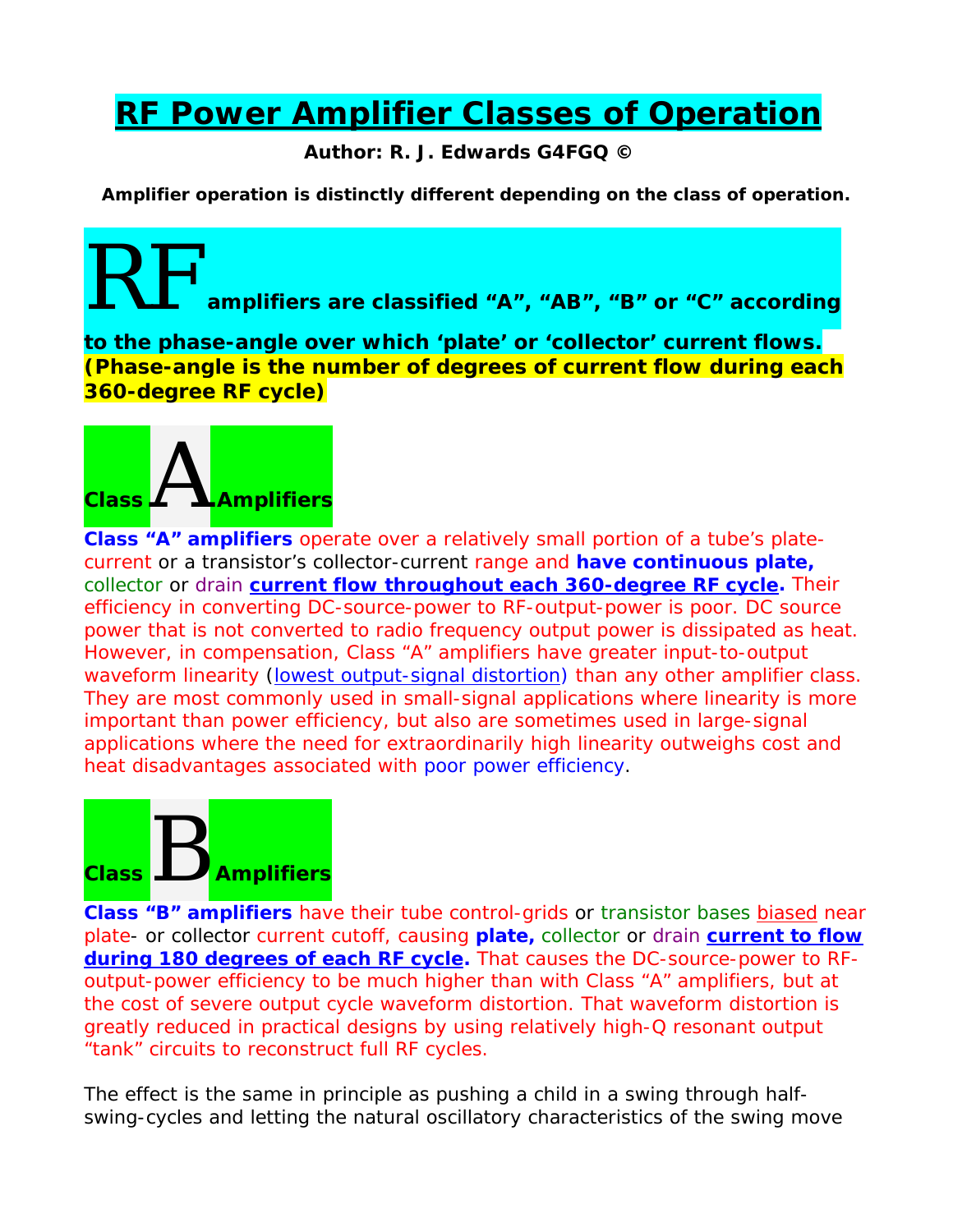the child through the other half-cycles. However, low sine-wave distortion results in either case only if the Q of the oscillatory circuit (*the tank circuit or the swing*) is sufficiently high. Unless the Q is infinite, which it never can be, the amplitude of one-half cycle will be larger than the other, which is another way of saying there always will be some amount of harmonic energy. *(Coupling an antenna system too tightly to the resonant output tank circuit of an amplifier will lower its Q, increasing the percentage of harmonic content in the output.)* 

Another effective method commonly used to greatly reduce Class "B" RF amplifier output waveform distortion (*harmonic content*) is to employ two amplifiers operating in "push-pull" such that one conducts on half-cycles where the other is in plate- or collector-current cutoff. Oscillatory tank circuits are still used in the outputs of Class "B" push-pull amplifiers to smooth switching transitions from the conduction of one amplifier to the other, and to correct other nonlinearities, but lower-Q tank circuits can be used for given percentages of harmonic content in the output. *(Tank circuits can be loaded more-heavily for given percentages of harmonic output where two amplifiers operate in push-pull.)* 

## **Class** AB **Amplifiers**

**Class "AB" amplifiers** are compromises between Class "A" and Class "B" operation. They are biased so **plate,** collector or drain **current flows less than 360 degrees, but more than 180 degrees**, of each RF cycle. Any bias-point between those limits can be used, which provides a continuous selection-range extending from low-distortion, low-efficiency on one end to higher-distortion, higher-efficiency on the other.

**Class "AB" amplifiers are widely used in SSB linear amplifier applications where low-distortion and high power-efficiency tend to both be very important**. Push-pull Class "AB" amplifiers are especially attractive in SSB linear amplifier applications, because the greater linearity resulting from having one amplifier or the other always conducting makes it possible to bias push-pull Class "AB" amplifiers closer to the Class "B" end of the "AB" scale where the power-efficiency is higher. Alternatively, push-pull Class "AB" amplifiers can be biased far enough toward the highly-linear Class "A" end of the scale to make broadband operation without resonant tank circuits possible in applications where broadband operation or freedom from tuning is more important than powerefficiency.

**Sub class numbers (AB1 & AB2) scheme is a simple one, with a "1" indicating that the electron tube does not draw any grid current, and "2" indicating that the electron tube output stage grid voltage is being pushed above the 0 volt mark and into a positive grid voltage, causing the grid to draw some current from the preceding driver stage.**